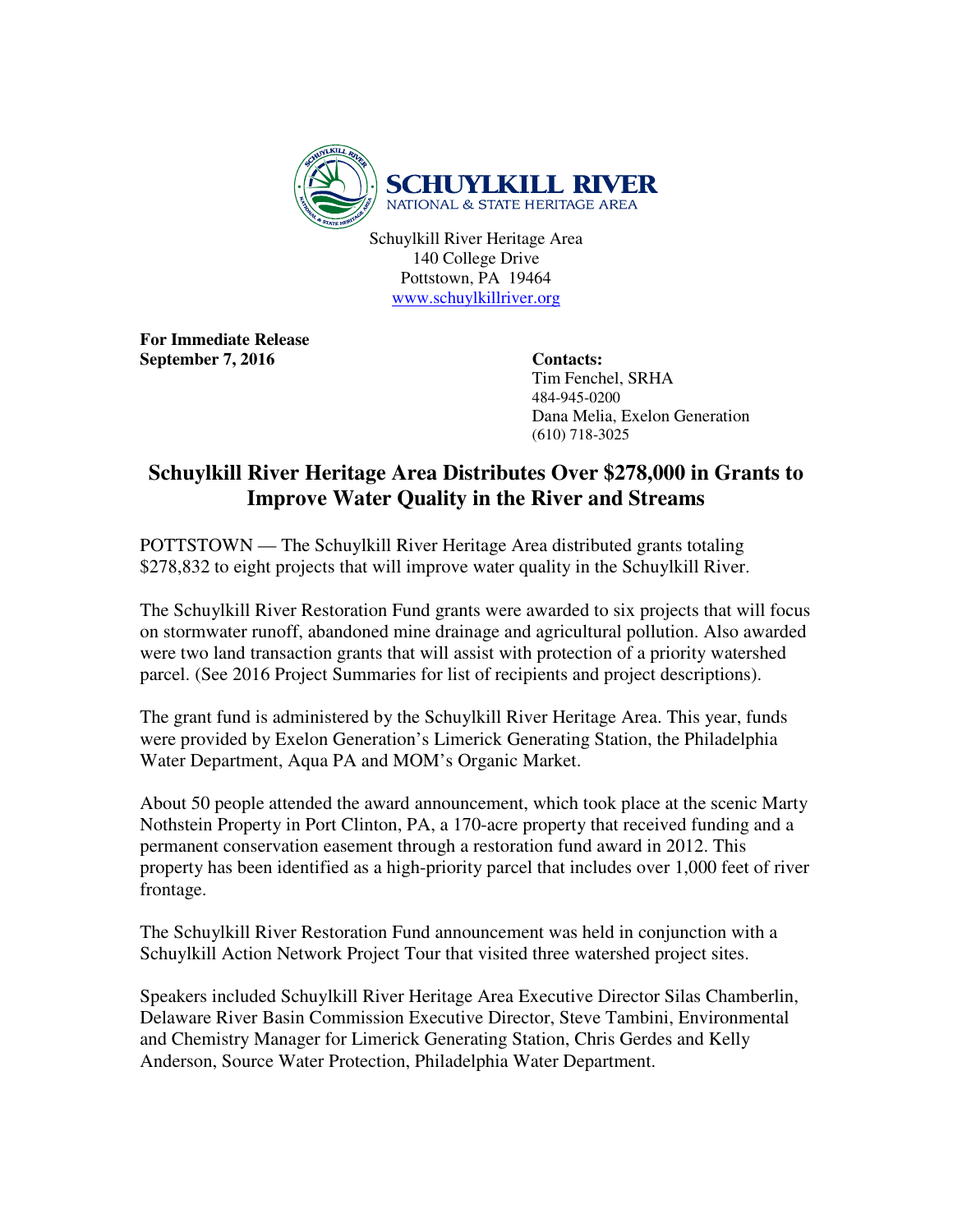"Over the past 11 years, the Schuylkill River Restoration Fund has distributed \$2.7 million—and leveraged another \$4.7 million—for 82 projects that improve water quality in the Schuylkill River watershed," said Schuylkill River Heritage Area Executive Director Silas Chamberlin. "The success of this fund demonstrates how non-profit, government, and private sectors can work together to protect and restore the Schuylkill River, which is a source of drinking water for 1.5 million people."

Grant recipients were carefully selected by an advisory committee consisting of: Exelon Generation, Delaware River Basin Commission, Philadelphia Water Department, Environmental Protection Agency, Pennsylvania Department of Environmental Protection, Partnership for the Delaware Estuary, Schuylkill River Heritage Area, Aqua PA, and the Schuylkill Action Network.

"The Schuylkill River Restoration Fund clearly shows what can be achieved by partners working together to implement grassroots water quality improvement projects that benefit all who rely on the Schuylkill and its tributaries," said Delaware River Basin Commission (DRBC) Executive Director Steve Tambini. "On behalf of the DRBC, I am pleased to be here today as we announce the eight projects selected this year to receive grants and to thank the awardees for their efforts."

This year, fund donations came from Exelon Generation (\$183,885), Philadelphia Water Department (\$100,000), Aqua PA (\$7,500) and MOM's Organic Market (\$1,087). All funds not distributed this year will be rolled over into 2017.

''Protecting and preserving the Schuylkill River is very important to us," said Rick Libra, Limerick site vice president. "We are proud to be part of this unique partnership that recognizes the innovative stewardship efforts of these projects to improve the quality of the Schuylkill River."

The Land Transaction Assistance Grants program provides matching grants of up to \$4,000 per project to pay for costs associated with property purchases and conservation easements on high priority lands for water quality and habitat protection.

Exelon has provided over \$2 million to the Schuylkill River Restoration Fund since it was founded in 2005; the Philadelphia Water Department has contributed \$700,000 over the past seven years. Aqua PA has donated over \$22,000 and MOM's Organic Market over \$2,700.

The Schuylkill Action Network and the Schuylkill River Heritage Area continue to seek additional contributors in an effort to further expand the fund.

The fund was originally created under a Delaware River Basin Commission docket approved in 2004 and Exelon Generation's desire to support restoration efforts in the Schuylkill River and its tributaries.

The Philadelphia Water Department's contribution to the fund is leveraged by other watershed partners and is directed towards addressing stormwater management and